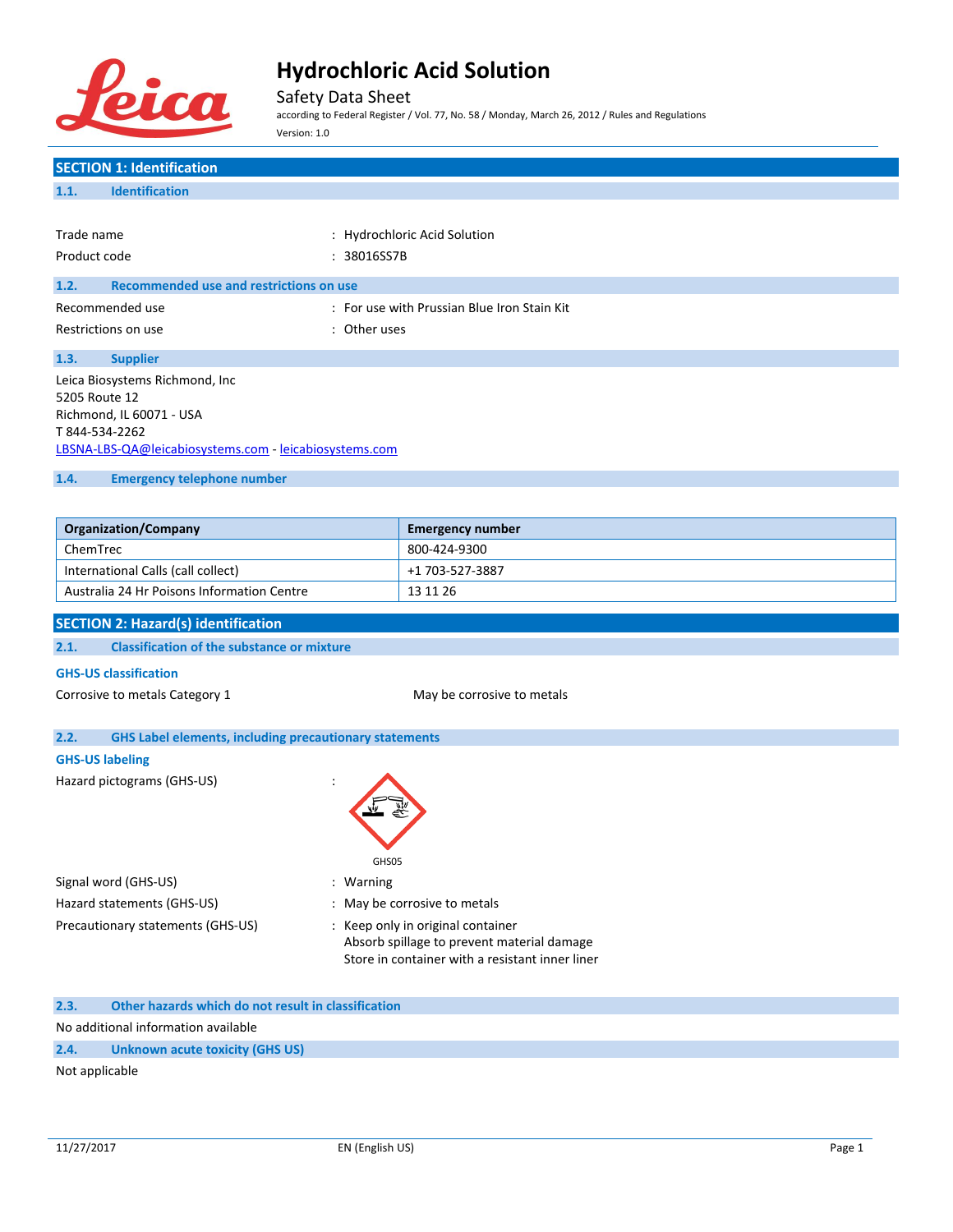## Safety Data Sheet

according to Federal Register / Vol. 77, No. 58 / Monday, March 26, 2012 / Rules and Regulations

| <b>SECTION 3: Composition/Information on ingredients</b> |                                                                                                                      |  |
|----------------------------------------------------------|----------------------------------------------------------------------------------------------------------------------|--|
| 3.1.                                                     | <b>Substances</b>                                                                                                    |  |
|                                                          | Not applicable                                                                                                       |  |
| 3.2.                                                     | <b>Mixtures</b>                                                                                                      |  |
|                                                          | This mixture does not contain any substances to be mentioned according to the criteria of section 3.2 of HazCom 2012 |  |

|                                                                                                                                                                               | <b>SECTION 4: First-aid measures</b>                                |                                                                                                                                                              |  |
|-------------------------------------------------------------------------------------------------------------------------------------------------------------------------------|---------------------------------------------------------------------|--------------------------------------------------------------------------------------------------------------------------------------------------------------|--|
| 4.1.                                                                                                                                                                          | <b>Description of first aid measures</b>                            |                                                                                                                                                              |  |
|                                                                                                                                                                               | First-aid measures general                                          | : Call a physician immediately.                                                                                                                              |  |
| First-aid measures after inhalation                                                                                                                                           |                                                                     | : Remove person to fresh air and keep comfortable for breathing.                                                                                             |  |
| First-aid measures after skin contact                                                                                                                                         |                                                                     | : Rinse skin with water/shower. Remove/Take off immediately all contaminated clothing. Call<br>a physician immediately.                                      |  |
| First-aid measures after eye contact                                                                                                                                          |                                                                     | : Rinse cautiously with water for several minutes. Remove contact lenses, if present and easy<br>to do. Continue rinsing. Call a physician immediately.      |  |
| First-aid measures after ingestion<br>: Rinse mouth. Do not induce vomiting. Call a physician immediately.                                                                    |                                                                     |                                                                                                                                                              |  |
| 4.2.                                                                                                                                                                          | Most important symptoms and effects (acute and delayed)             |                                                                                                                                                              |  |
|                                                                                                                                                                               | Symptoms/effects after skin contact                                 | : Burns.                                                                                                                                                     |  |
|                                                                                                                                                                               | Symptoms/effects after eye contact                                  | : Serious damage to eyes.                                                                                                                                    |  |
|                                                                                                                                                                               | Symptoms/effects after ingestion                                    | : Burns.                                                                                                                                                     |  |
| 4.3.                                                                                                                                                                          | Immediate medical attention and special treatment, if necessary     |                                                                                                                                                              |  |
|                                                                                                                                                                               | Treat symptomatically.                                              |                                                                                                                                                              |  |
|                                                                                                                                                                               | <b>SECTION 5: Fire-fighting measures</b>                            |                                                                                                                                                              |  |
| 5.1.                                                                                                                                                                          | Suitable (and unsuitable) extinguishing media                       |                                                                                                                                                              |  |
|                                                                                                                                                                               | Suitable extinguishing media                                        | : Water spray. Dry powder. Foam. Carbon dioxide.                                                                                                             |  |
| 5.2.                                                                                                                                                                          | Specific hazards arising from the chemical                          |                                                                                                                                                              |  |
| Reactivity                                                                                                                                                                    |                                                                     | : The product is non-reactive under normal conditions of use, storage and transport.                                                                         |  |
|                                                                                                                                                                               |                                                                     |                                                                                                                                                              |  |
| 5.3.                                                                                                                                                                          | Special protective equipment and precautions for fire-fighters      |                                                                                                                                                              |  |
| : Do not attempt to take action without suitable protective equipment. Self-contained<br>Protection during firefighting<br>breathing apparatus. Complete protective clothing. |                                                                     |                                                                                                                                                              |  |
| <b>SECTION 6: Accidental release measures</b>                                                                                                                                 |                                                                     |                                                                                                                                                              |  |
| 6.1.                                                                                                                                                                          | Personal precautions, protective equipment and emergency procedures |                                                                                                                                                              |  |
| 6.1.1.                                                                                                                                                                        | For non-emergency personnel                                         |                                                                                                                                                              |  |
|                                                                                                                                                                               | <b>Emergency procedures</b>                                         | : Ventilate spillage area. Avoid contact with skin and eyes. Do not breathe<br>mist/vapours/spray.                                                           |  |
| 6.1.2.                                                                                                                                                                        | For emergency responders                                            |                                                                                                                                                              |  |
|                                                                                                                                                                               | Protective equipment                                                | Do not attempt to take action without suitable protective equipment. For further<br>information refer to section 8: "Exposure controls/personal protection". |  |
| 6.2.                                                                                                                                                                          | <b>Environmental precautions</b>                                    |                                                                                                                                                              |  |
| Avoid release to the environment.                                                                                                                                             |                                                                     |                                                                                                                                                              |  |
| 6.3.                                                                                                                                                                          | Methods and material for containment and cleaning up                |                                                                                                                                                              |  |
| : Take up liquid spill into absorbent material.<br>Methods for cleaning up                                                                                                    |                                                                     |                                                                                                                                                              |  |
|                                                                                                                                                                               | Other information                                                   | : Dispose of materials or solid residues at an authorized site.                                                                                              |  |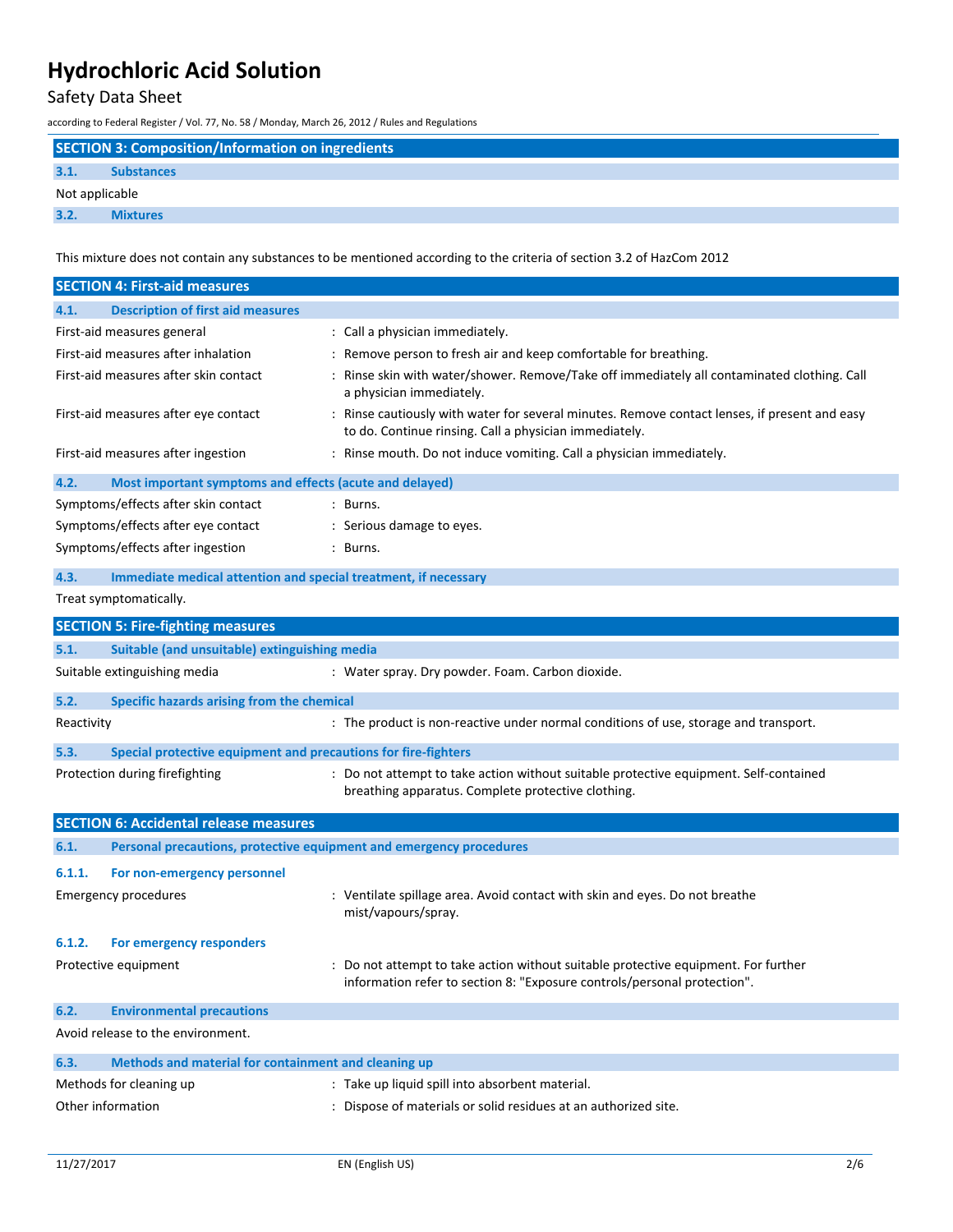## Safety Data Sheet

according to Federal Register / Vol. 77, No. 58 / Monday, March 26, 2012 / Rules and Regulations

| 6.4.                   | <b>Reference to other sections</b>                                       |                                                                                                                                                            |  |
|------------------------|--------------------------------------------------------------------------|------------------------------------------------------------------------------------------------------------------------------------------------------------|--|
|                        | For further information refer to section 13.                             |                                                                                                                                                            |  |
|                        | <b>SECTION 7: Handling and storage</b>                                   |                                                                                                                                                            |  |
| 7.1.                   | <b>Precautions for safe handling</b>                                     |                                                                                                                                                            |  |
|                        | Precautions for safe handling                                            | : Ensure good ventilation of the work station. Avoid contact with skin and eyes. Do not<br>breathe mist/vapours/spray. Wear personal protective equipment. |  |
|                        | Hygiene measures                                                         | : Wash contaminated clothing before reuse. Do not eat, drink or smoke when using this<br>product. Always wash hands after handling the product.            |  |
| 7.2.                   | Conditions for safe storage, including any incompatibilities             |                                                                                                                                                            |  |
|                        | Storage conditions                                                       | : Store locked up. Store in a well-ventilated place. Keep cool.                                                                                            |  |
|                        | <b>SECTION 8: Exposure controls/personal protection</b>                  |                                                                                                                                                            |  |
| 8.1.                   | <b>Control parameters</b>                                                |                                                                                                                                                            |  |
|                        | No additional information available                                      |                                                                                                                                                            |  |
|                        |                                                                          |                                                                                                                                                            |  |
| 8.2.                   | <b>Appropriate engineering controls</b>                                  |                                                                                                                                                            |  |
|                        | Appropriate engineering controls                                         | : Ensure good ventilation of the work station.                                                                                                             |  |
|                        | Environmental exposure controls                                          | : Avoid release to the environment.                                                                                                                        |  |
|                        |                                                                          |                                                                                                                                                            |  |
| 8.3.                   | Individual protection measures/Personal protective equipment             |                                                                                                                                                            |  |
|                        | Hand protection:                                                         |                                                                                                                                                            |  |
|                        | Protective gloves                                                        |                                                                                                                                                            |  |
|                        | Eye protection:                                                          |                                                                                                                                                            |  |
| Safety glasses         |                                                                          |                                                                                                                                                            |  |
|                        | Skin and body protection:                                                |                                                                                                                                                            |  |
|                        | Wear suitable protective clothing                                        |                                                                                                                                                            |  |
|                        | <b>Respiratory protection:</b>                                           |                                                                                                                                                            |  |
|                        | In case of insufficient ventilation, wear suitable respiratory equipment |                                                                                                                                                            |  |
|                        |                                                                          |                                                                                                                                                            |  |
|                        | <b>SECTION 9: Physical and chemical properties</b>                       |                                                                                                                                                            |  |
| 9.1.<br>Physical state | Information on basic physical and chemical properties                    | : Liquid                                                                                                                                                   |  |
| Color                  |                                                                          | : Colorless                                                                                                                                                |  |
| Odor                   |                                                                          | : odorless                                                                                                                                                 |  |
| Odor threshold         |                                                                          | : No data available                                                                                                                                        |  |
|                        |                                                                          |                                                                                                                                                            |  |
| pH                     |                                                                          | : $< 1 ( \leq 1)$                                                                                                                                          |  |
|                        | Melting point<br>: Not applicable                                        |                                                                                                                                                            |  |
| Freezing point         |                                                                          | : No data available                                                                                                                                        |  |

Flash point **in the case of the case of the case of the case of the case of the case of the case of the case of the case of the case of the case of the case of the case of the case of the case of the case of the case of th** Relative evaporation rate (butyl acetate=1) : No data available

Boiling point  $\qquad \qquad :$  No data available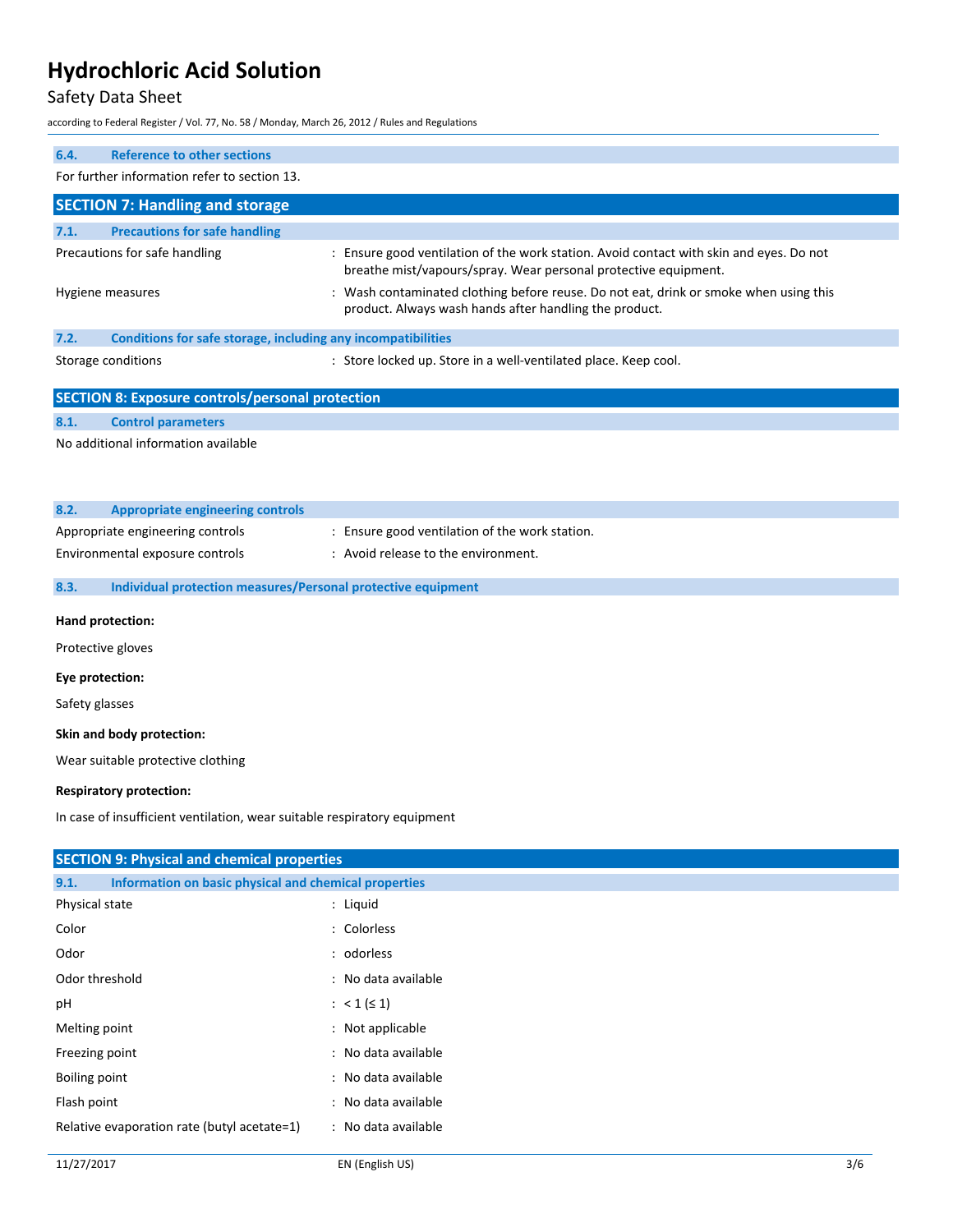## Safety Data Sheet

according to Federal Register / Vol. 77, No. 58 / Monday, March 26, 2012 / Rules and Regulations

| : Not applicable.   |
|---------------------|
| : No data available |
| : No data available |
| : No data available |
| : No data available |
| : No data available |
| : No data available |
| No data available   |
| : No data available |
| : No data available |
| : No data available |
| : No data available |
| No data available   |
|                     |

#### **9.2. Other information**

| 9.Z.                                                                               | <b>Other Information</b>                  |  |  |
|------------------------------------------------------------------------------------|-------------------------------------------|--|--|
|                                                                                    | No additional information available       |  |  |
| <b>SECTION 10: Stability and reactivity</b>                                        |                                           |  |  |
| 10.1.                                                                              | <b>Reactivity</b>                         |  |  |
| The product is non-reactive under normal conditions of use, storage and transport. |                                           |  |  |
| 10.2.                                                                              | <b>Chemical stability</b>                 |  |  |
| Stable under normal conditions.                                                    |                                           |  |  |
| 10.3.                                                                              | <b>Possibility of hazardous reactions</b> |  |  |

No dangerous reactions known under normal conditions of use.

#### **10.4. Conditions to avoid**

None under recommended storage and handling conditions (see section 7).

### **10.5. Incompatible materials**

No additional information available

#### **10.6. Hazardous decomposition products**

Under normal conditions of storage and use, hazardous decomposition products should not be produced.

### **SECTION 11: Toxicological information**

**11.1. Information on toxicological effects**

| Acute toxicity                    | $:$ Not classified  |
|-----------------------------------|---------------------|
| Skin corrosion/irritation         | $:$ Not classified  |
|                                   | $pH: < 1 ( \leq 1)$ |
| Serious eye damage/irritation     | $:$ Not classified  |
|                                   | $pH: < 1 (\leq 1)$  |
| Respiratory or skin sensitization | $:$ Not classified  |
| Germ cell mutagenicity            | $:$ Not classified  |
| Carcinogenicity                   | $:$ Not classified  |
| Reproductive toxicity             | : Not classified    |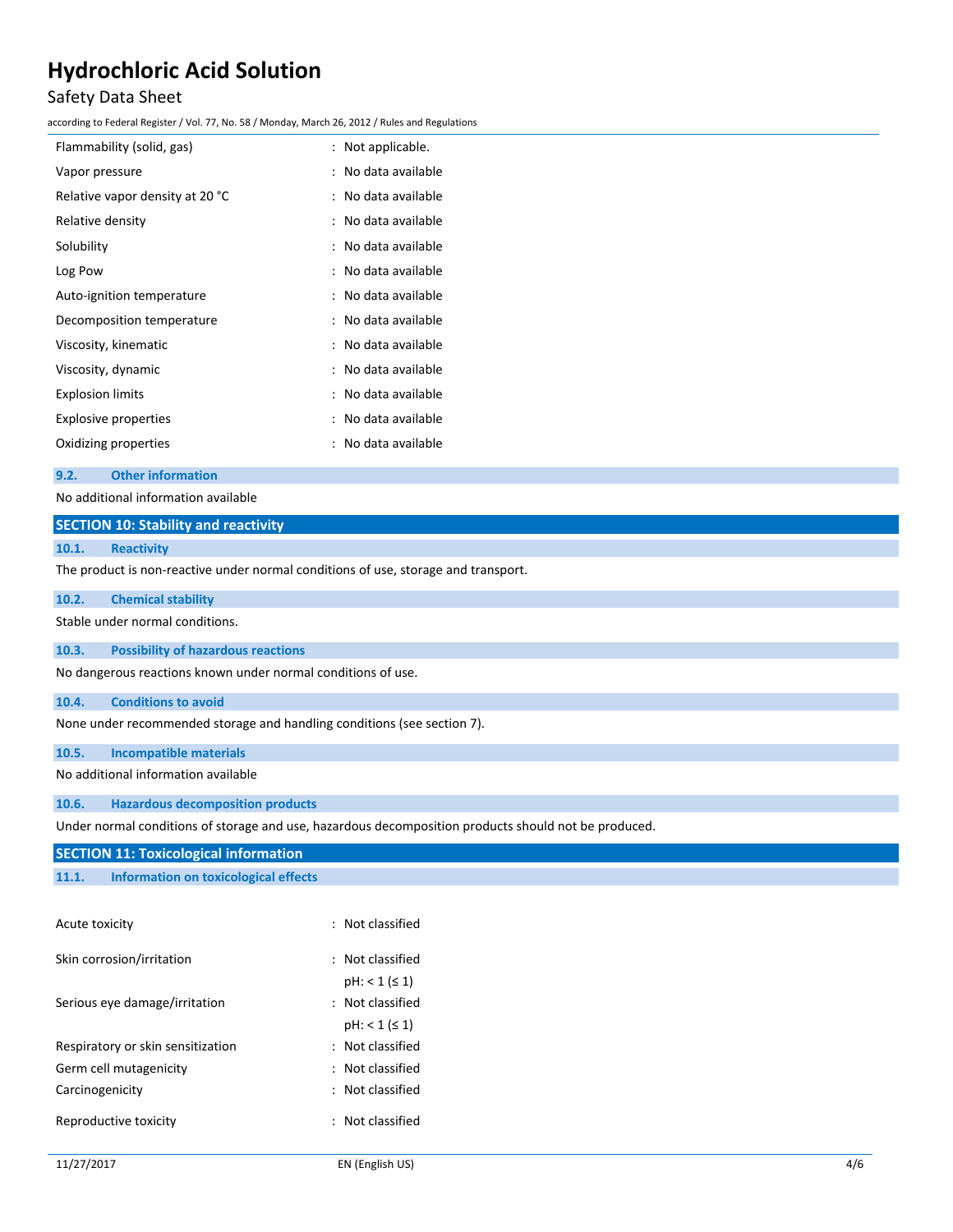## Safety Data Sheet

according to Federal Register / Vol. 77, No. 58 / Monday, March 26, 2012 / Rules and Regulations

| Specific target organ toxicity – single exposure $\therefore$ Not classified                                                                                                                                                                                                                                                    |                           |
|---------------------------------------------------------------------------------------------------------------------------------------------------------------------------------------------------------------------------------------------------------------------------------------------------------------------------------|---------------------------|
| Specific target organ toxicity – repeated<br>exposure                                                                                                                                                                                                                                                                           | : Not classified          |
| Aspiration hazard                                                                                                                                                                                                                                                                                                               | : Not classified          |
| Symptoms/effects after skin contact                                                                                                                                                                                                                                                                                             | : Burns.                  |
| Symptoms/effects after eye contact                                                                                                                                                                                                                                                                                              | : Serious damage to eyes. |
| Symptoms/effects after ingestion                                                                                                                                                                                                                                                                                                | : Burns.                  |
| $C = C$ $\mathbf{F}$ $\mathbf{F}$ $\mathbf{F}$ $\mathbf{F}$ $\mathbf{F}$ $\mathbf{F}$ $\mathbf{F}$ $\mathbf{F}$ $\mathbf{F}$ $\mathbf{F}$ $\mathbf{F}$ $\mathbf{F}$ $\mathbf{F}$ $\mathbf{F}$ $\mathbf{F}$ $\mathbf{F}$ $\mathbf{F}$ $\mathbf{F}$ $\mathbf{F}$ $\mathbf{F}$ $\mathbf{F}$ $\mathbf{F}$ $\mathbf{F}$ $\mathbf{F}$ |                           |

| <b>SECTION 12: Ecological information</b> |                                      |                                                                                   |  |
|-------------------------------------------|--------------------------------------|-----------------------------------------------------------------------------------|--|
| 12.1.                                     | <b>Toxicity</b>                      |                                                                                   |  |
|                                           | Ecology - general                    | : Before neutralisation, the product may represent a danger to aquatic organisms. |  |
| 12.2.                                     | <b>Persistence and degradability</b> |                                                                                   |  |
| No additional information available       |                                      |                                                                                   |  |
| 12.3.                                     | <b>Bioaccumulative potential</b>     |                                                                                   |  |
|                                           | No additional information available  |                                                                                   |  |
| 12.4.                                     | <b>Mobility in soil</b>              |                                                                                   |  |
|                                           | No additional information available  |                                                                                   |  |

### **12.5. Other adverse effects**

No additional information available

| <b>SECTION 13: Disposal considerations</b>                          |                                                                                               |
|---------------------------------------------------------------------|-----------------------------------------------------------------------------------------------|
| <b>Disposal methods</b><br>13.1.                                    |                                                                                               |
| Waste treatment methods                                             | : Dispose of contents/container in accordance with licensed collector's sorting instructions. |
| <b>SECTION 14: Transport information</b>                            |                                                                                               |
| <b>Department of Transportation (DOT)</b>                           |                                                                                               |
| In accordance with DOT                                              |                                                                                               |
| Transport document description                                      | : UN1789 Hydrochloric acid, 8, III                                                            |
| UN-No.(DOT)                                                         | : UN1789                                                                                      |
| Proper Shipping Name (DOT)                                          | : Hydrochloric acid                                                                           |
| Class (DOT)                                                         | : 8 - Class 8 - Corrosive material 49 CFR 173.136                                             |
| Packing group (DOT)                                                 | : III - Minor Danger                                                                          |
| Hazard labels (DOT)                                                 | : 8 - Corrosive                                                                               |
|                                                                     | <b>CORROSIVE</b>                                                                              |
| DOT Quantity Limitations Passenger<br>aircraft/rail (49 CFR 173.27) | : 5L                                                                                          |
| DOT Quantity Limitations Cargo aircraft only<br>(49 CFR 175.75)     | : 60L                                                                                         |